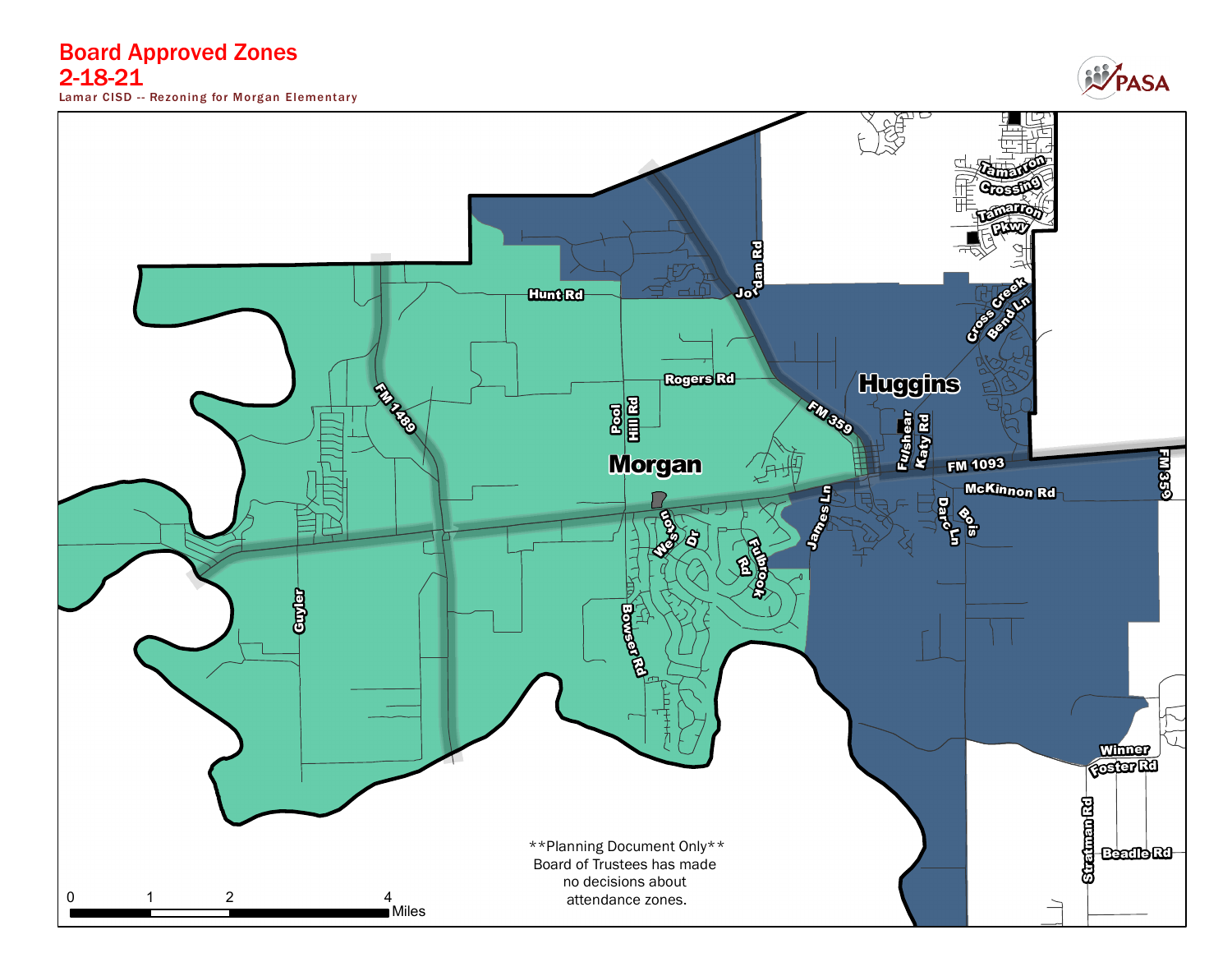Board Approved Zones 2-18-21

**Lamar CISD - - Rezoning for Morgan Elementary**